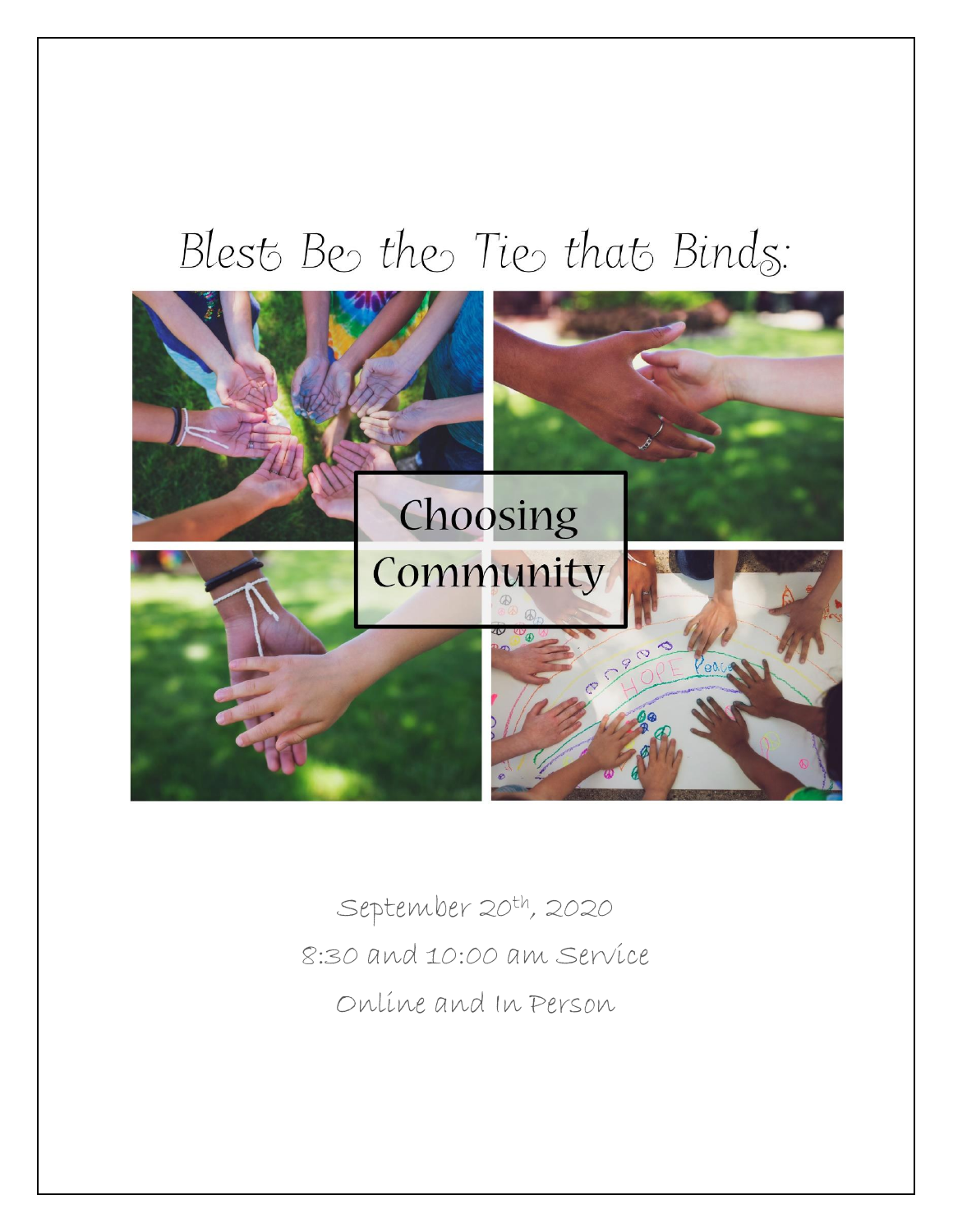### PARK RIDGE COMMUNITY CHURCH

### BLEST BE THE THE THAT BINDS: MULTI-GENERATIONAL SUNDAY HONORING DIFFERENCE SEPTEMBER 20TH, 2020

### **WELCOME!**

*We hope worship today nurtures your heart and transforms your mind. At PRCC, we realize we need each other and commit to pray for each other. We reach out in love and compassion to a world in need, knowing we are a work in progress. No matter who you are, where you are on life's journey, you are welcome here.*

#### **WORDS OF WELCOME**

### **PRELUDE**

\***CALL TO WORSHIP Paula Mack and Sydney Hollingsworth Paula Mack and Sydney Hollingsworth** 

Two are better than one, because they have a good reward for their toil. For if they fall, one will lift up the other. **Blest be the tie that binds!** Again, if two lie together, they keep warm; but how can one keep warm alone? A threefold cord is not quickly broken. **Blest be the tie that binds!** Jesus gathered a band of followers: some fishermen, some tax collectors, some beggars... and He created community! **Blest be the tie that binds!**

God gathers us together: diverse people of all sorts...and God creates community! **Blest be the tie that binds!**

### **A POEM BY STEFFI BEERY**

### **PRAYER OF CONFESSION**

God of unity and love, place within each of us a spirit of hope and community. Have mercy upon us when we speak without love or act without humility. Cleanse us with the living water of your grace. Create in us willing hearts to live in patience and gentleness. Raise us up to be your children, growing toward maturity in faith and love. Strengthen this church, that we may be a model of ministry and unity for all the world to see.

*A time of silent prayer*

### **ASSURANCE OF PARDON**

Our creative God brings all people together, celebrating our differences and unique abilities to shape us into a new, redeemed community of the faithful. Through the love of Jesus Christ, we are forgiven and renewed! **We are a community who reflects the image of God for the world. Thanks be to God! Amen.**

### **\*PASSING THE PEACE**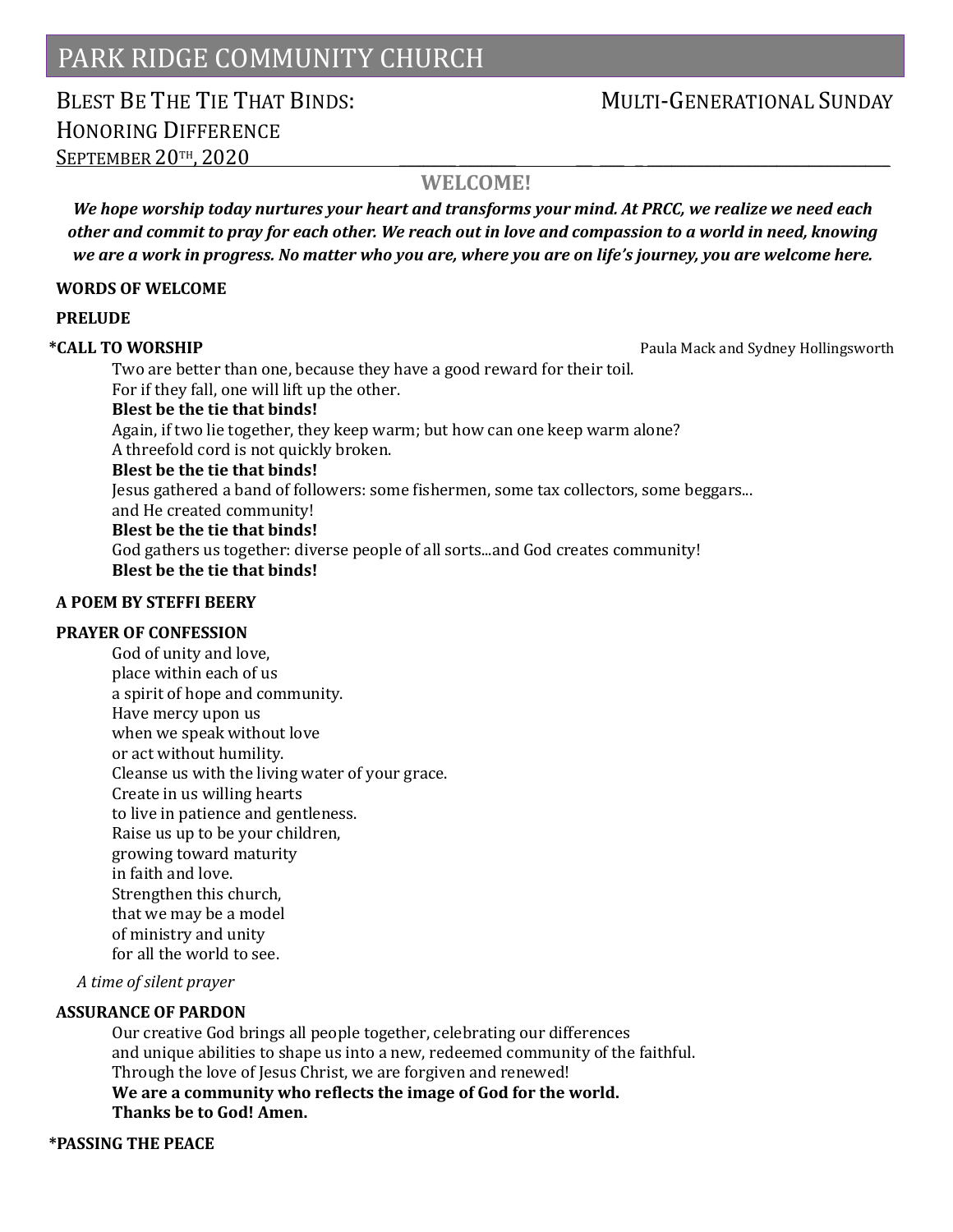### **CHILDREN'S MESSAGE**

### **JOYS AND CONCERNS**

### **PASTORAL PRAYER & THE LORD'S PRAYER**

*Our Father, who art in Heaven, hallowed be thy name. Thy kingdom come, thy will be done, on Earth as it is in Heaven. Give us this day our daily bread and forgive us our debts, as we forgive our debtors. And lead us not into temptation but deliver us from evil. For thine is the kingdom and the power and the glory forever. Amen.*

#### **MUSICAL INTERLUDE**

**PREACHING LESSON Matthew 8:5-13** 

 This is the Word of God.  **Thanks be to God.**

**SERMON** Faith in Diversity **Pastor Mollie Foster Pastor Mollie Foster** 

**OFFERTORY** 

**TIME OF REFLECTION** 

### **\*PRAYER OF THANKSGIVING**

**God of our Faith, God of our ancestors, we thank you for our one calling and one baptism. We thank you for all the blessings you have bestowed upon us and our world. We thank you for this community. Use our gifts to bring healing and unity to the brokenness of the world. Use our words and our actions to radiate your love that all might see your glory. Amen.**

**\*BENEDICTION** Alayne Richards

*\* INDICATES TO PLEASE RISE IN BODY AND SPIRIT, IF ABLE* **BOLD INDICATES TO SPEAK ALOUD IN ONE VOICE, IF ABLE**

*\*DURING OUR TIME TOGETHER, PLEASE FEEL FREE TO STAND AND SING ALOUD AS YOU ARE CALLED TO.*

LEADING US IN WORSHIP – SEPTEMBER 20, 2020

\_\_\_\_\_\_\_\_\_\_\_\_\_\_\_\_\_\_\_\_\_\_\_\_\_\_\_\_\_\_\_\_\_\_\_\_\_\_\_\_\_\_\_\_\_\_\_\_\_\_\_\_\_\_\_\_\_\_\_\_\_\_\_\_\_\_\_\_\_\_\_\_\_\_\_\_\_\_\_\_\_\_\_\_\_\_\_\_\_\_\_\_\_\_\_\_\_\_\_\_\_\_\_\_\_\_\_\_\_\_\_\_\_\_\_\_\_\_\_\_\_\_\_\_\_\_\_\_\_\_\_\_\_\_\_\_\_\_\_\_\_\_\_\_\_

Pastor Mollie Foster, Associate Minister Angle & Andrew Weber, Musicians Liz Swanson, Director of Pastoral Services

Rev. Carol Hill, Senior Minister Sasha Gerritson, Director of Music Ministries

Thank you to our Ushers: Cindy Kilimmeck, Paula Mack, Jan Steiner, George Skoog, and Sharon Kemerer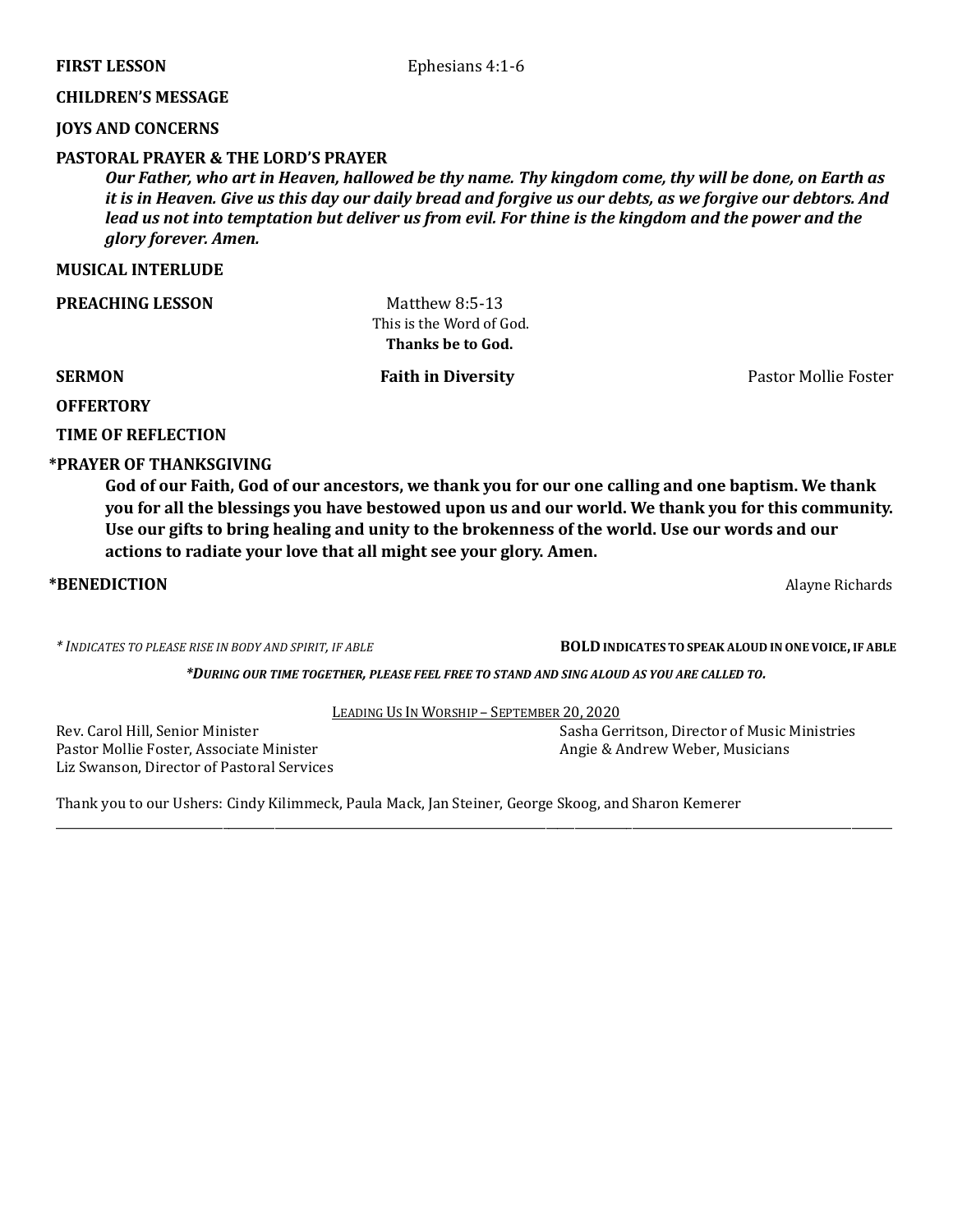## ANNOUNCEMENTS

### **PASTOR CAROL OFFICE HOURS**

In August, Pastor Carol will be taking meetings by appointment. She can meet you at the church, your yard, or a local coffee shop. Please reach out to Pastor Carol or the Church Office to make an appointment.

### **SEPTEMBER GARDEN SERVICES**

We will be offering two outdoor services at 8:30 am and 10:00 am with livestreaming available. If you would like to join us in person, please visit the Sunday Worship page on our website to sign up. [https://www.parkridgecommunitychurch.org/sunday-worship.](about:blank) 

**YOUTH GROUP**

**TODAY** – Virtual Sunday School Begins - All Youth Bike Ride at 11:45 am

September 26th – Pumpkin Patch Set Up at 9 am

### **DIY BIBLE STUDY**

To accommodate a variety of schedules and our ever-changing realities, we will offer an all new form of Bible Study this year! DIY Bible Study will correspond with our preaching series. There will be a Study Guide available on our website https://www.parkridgecommunitychurch.org/diybiblestudy OR printed out for you (upon request).

### **SOCIAL JUSTICE TEAM VIDEO DISCUSSION- September 27th at 7 pm**

Join us once again as we gather via zoom to discuss the undertaking of a 3<sup>rd</sup> grade teacher in 1968 to explain racism to her students. There are two videos, "Eye of the Storm" and "Frontline – A Class Divided" that we will discuss. Both can be found on YouTube for free.

**COMING SOON FROM TH SOCIAL JUSTICE TEAM** Unique, Colorful, Social Justice Lawn Signs Featuring wording from Micah 6:8

**Do Justice. Love Kindness. Walk Humbly.**



The colorful, double sided 24 x 18-inch signs come with a sturdy stand. They will be available soon at a suggested donation of \$15. If you would like to reserve a sign for your yard, please contact Luan Zoellner at [lzoellner@ameritech.net.](about:blank)

### **BIBLE STUDY WITH PASTOR CAROL**

Join Pastor Carol as we begin a 30-week journey through the scriptures using the Disciple Bible Study series. This series will begin on September 16 and conclude in the middle of May, covering Genesis through Revelation. We will meet virtually using the Zoom platform. Each participant should have a Study Manual. They are \$33 from the Church office, or you may order your own online. This manual and your Bible are the only items you'll need for this study. We will watch a brief video together each Wednesday and have discussion. There are daily assigned readings, but if you cannot complete the assignments, please come to class anyway!

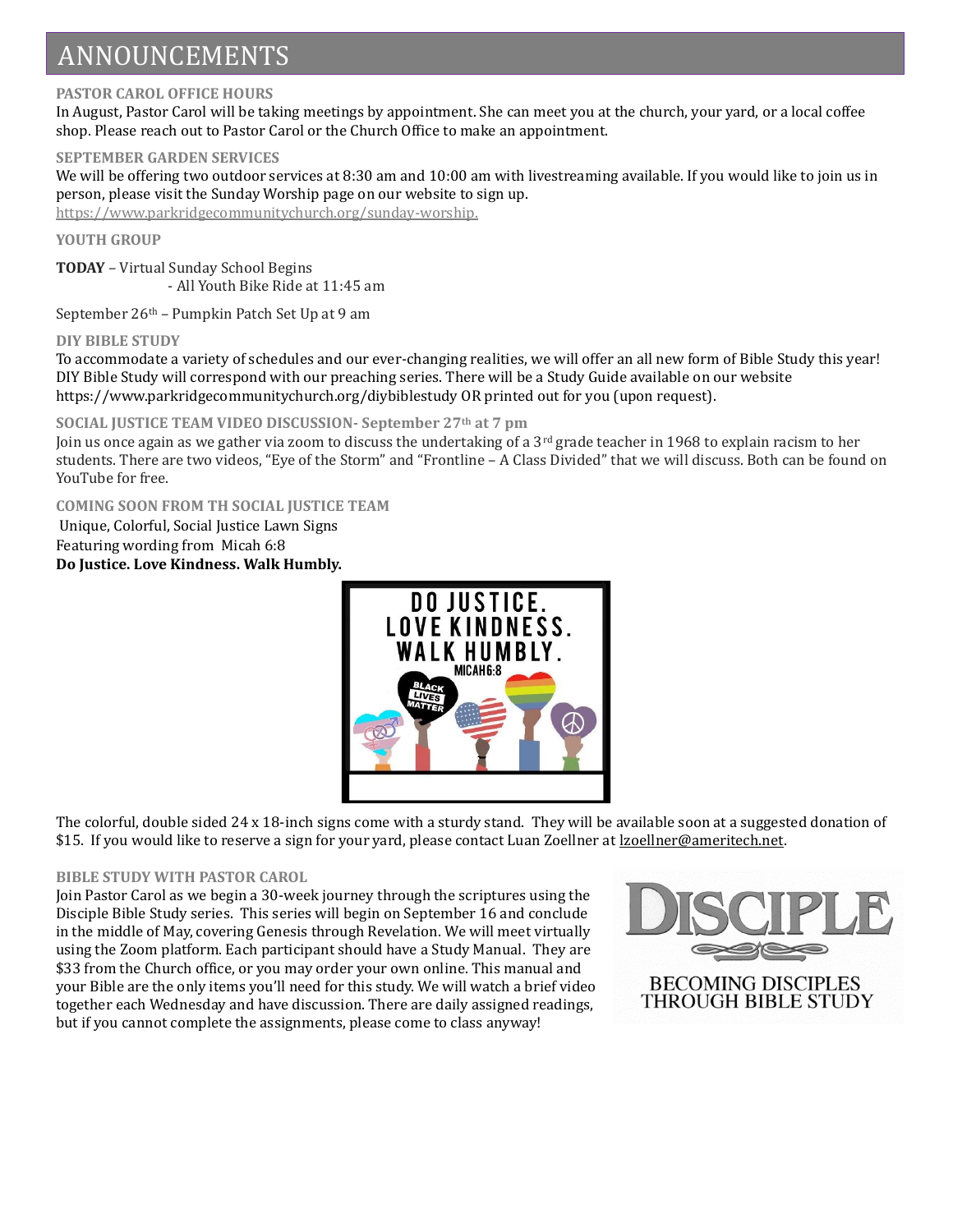#### **SENIOR PALS**

A new initiative to pair individuals in our congregation with a "Senior Pal" is beginning. Not only is this a way to ensure that regular contact with our seniors is maintained, but it is also a way to build a connection between people of different ages. Senior Pals connects people for a regular but safe social interaction and are being formed now. Senior Pals reach out to each other by phone, email, sending a note, marking special occasions or doing whatever works for the two of you. Senior Pals is an opportunity to build a relationship with someone to share and celebrate the wisdom of different generations. Being connected and engaged with each other is one of the many ways we share Christ's love. Consider sharing Christ's love as a Senior Pal.

If you would like to connect regularly with someone, please, call or email the church office or follow the link in CC News. If you need more information about this please connect with Kimberly Walters, Mike Proue or Liz Swanson.

#### **CROP WALK 2020**

This year the Crop Walk will be held virtually on October 18th but we will still host fundraising events around town and would still greatly appreciate your support n our team page -

https://www.crophungerwalk.org/nilesil/Team/View/134903/ParkRidge-Community-Church.

All of our fundraisers include dine in or carryout and will not require you to bring fliers. Fundraisers:

September 24th – City BBQ (all day!) October 7th – Graziano's (noon to 8 pm) October 13th – Chipotle (4 pm to 8 pm)

**PUMPKIN PATCH IMPORTANT DATES**

September 26th – Patch Set-Up at 9 am October 10th – Unload Pumpkins at 9 am Visit https://www.parkridgecommunitychurch.org/pumpkin-patch to sign up to volunteer!



# **Cans of Care** Wednesdays

1. Buy/Collect items to donate to Food Pantry<br>2. Locate closest PRCC Cans of Care Collection Point<br>3. Drop Items into Collection Bin

(Contact Church Office to arrange pick-up, if needed)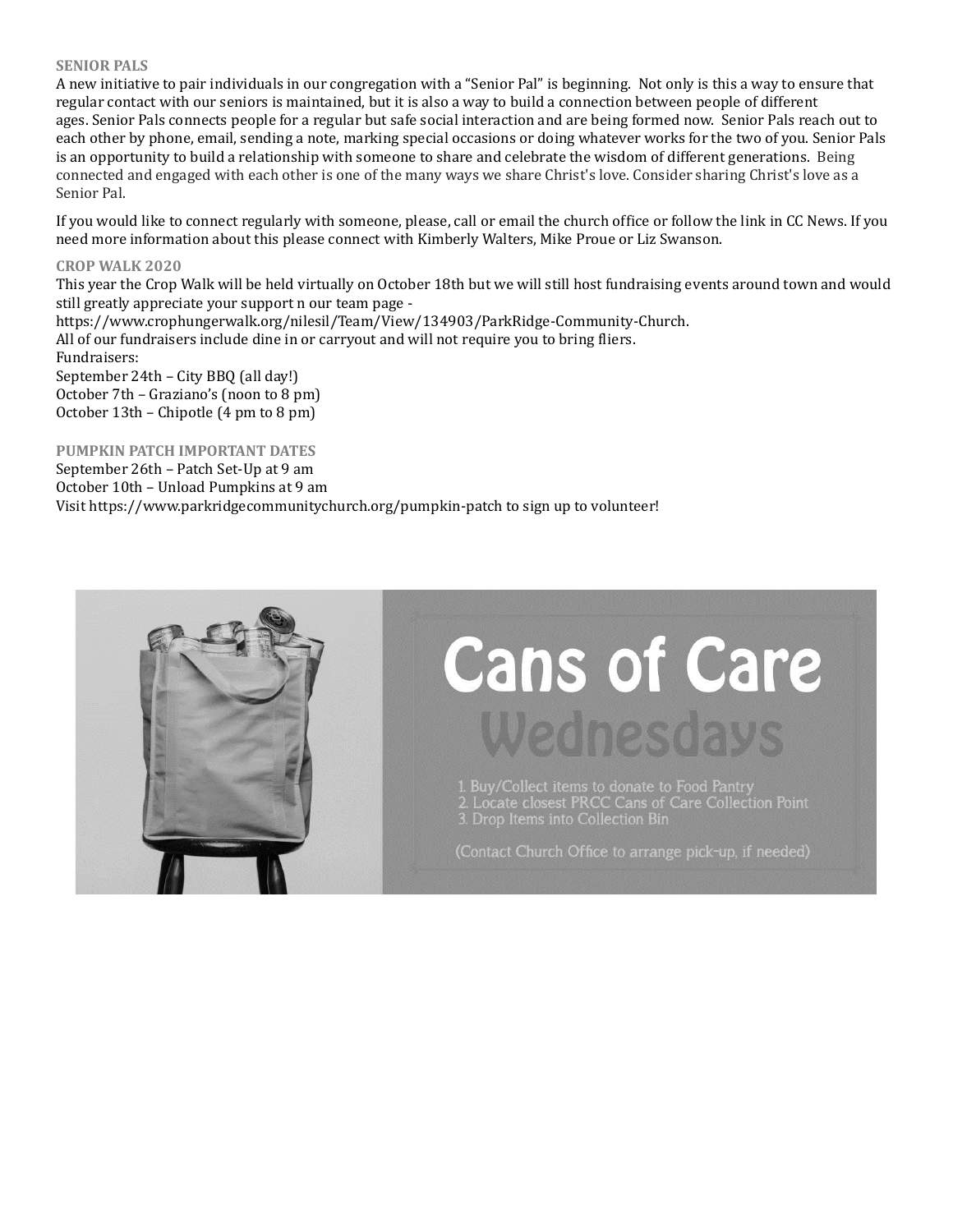### PRAYER REQUESTS

One of the gifts of community is that hold one another in prayer. Each week, we share our joys and sorrows with one another so that we might feel the support of community. No one is alone. God is with us, and we are supporting one another.

### WE PRAY FOR THOSE IN OUR CONGREGATION AND OUR LOVED ONES:

Heather Cannon, Erika Cornelisen, Kylie Figgins, Jon Forsythe, Edith E. Hurlburt, Tom Kapolnek, Candace Kidston, Walter and Christina Kotecki, Geri LeDuc, Lurana Nelson, Leo Netko, Dean Muenzer, Reggie Pantazi, Susan Ruth, Ann Stutts, Kathleen Weller, Joyce Wright, Bill Zoellner, Kate Zoellner.

### PRAYER REQUESTS FROM SEPTEMBER 13TH:

- Happy Birthdays to Kathy, whose birthday was yesterday, Ann and Kati, whose birthdays are tomorrow, Kathy, whose birthday is on Tuesday, Sept. 15, Laura, whose birthday is Wednesday.
- We celebrate that Wellington is home from the hospital, but pray for his continued healing from the effects of Covid. We also hold his other family members in our prayers as many were infected after a family birthday party.
- We celebrate our 3rd and 4th graders getting their Bibles today and their faith journeys that continue!
- We celebrate that Sue's husband, Bill came home on Thursday, and we pray for his continued healing, knowing there's nothing like the TLC you get at home.
- Please pray for Ryan's father Dale and mother Kathie. Dale was taken to the hospital this week with respiratory failure, and is in critical condition.
- Please pray for Jennifer and Haukur's neighbor, who passed away after going to the hospital and contracted Covid.
- Prayers for Reggie, who is going to be seeking treatment at rehab as she continues to face medical challenges.
- Pray for Pastor Carol's Grandma Carolyn, who was hospitalized this week.
- Continue to pray for Lorenzo's mother Constance, who is continuing to recover from pneumonia.
- Please pray for Greg's friend Lisa, whose parents were in a car accident, which killed Lisa's mother and has left her father in critical condition.
- We pray for Tom and Grace's son Evan as he begins a month-long stay at the hospital receiving treatment for leukemia.
- Darcy asks for prayers for her friend Chris, who was 32 years old who died in a motorcycle accident, as well as his fiancé who is also a dear friend of Darcy's.
- Prayers for the family and loved ones of long-time PRCC member Tina Bianchi who entered life in the resurrection this week.
- Prayers for our church as we begin a new year, facing many challenges, and yet keenly aware of how blessed we are to have this church community.
- We pray for those who are being evacuated from fires in California and those who lost their homes from a fire in the refugee camp in Greece.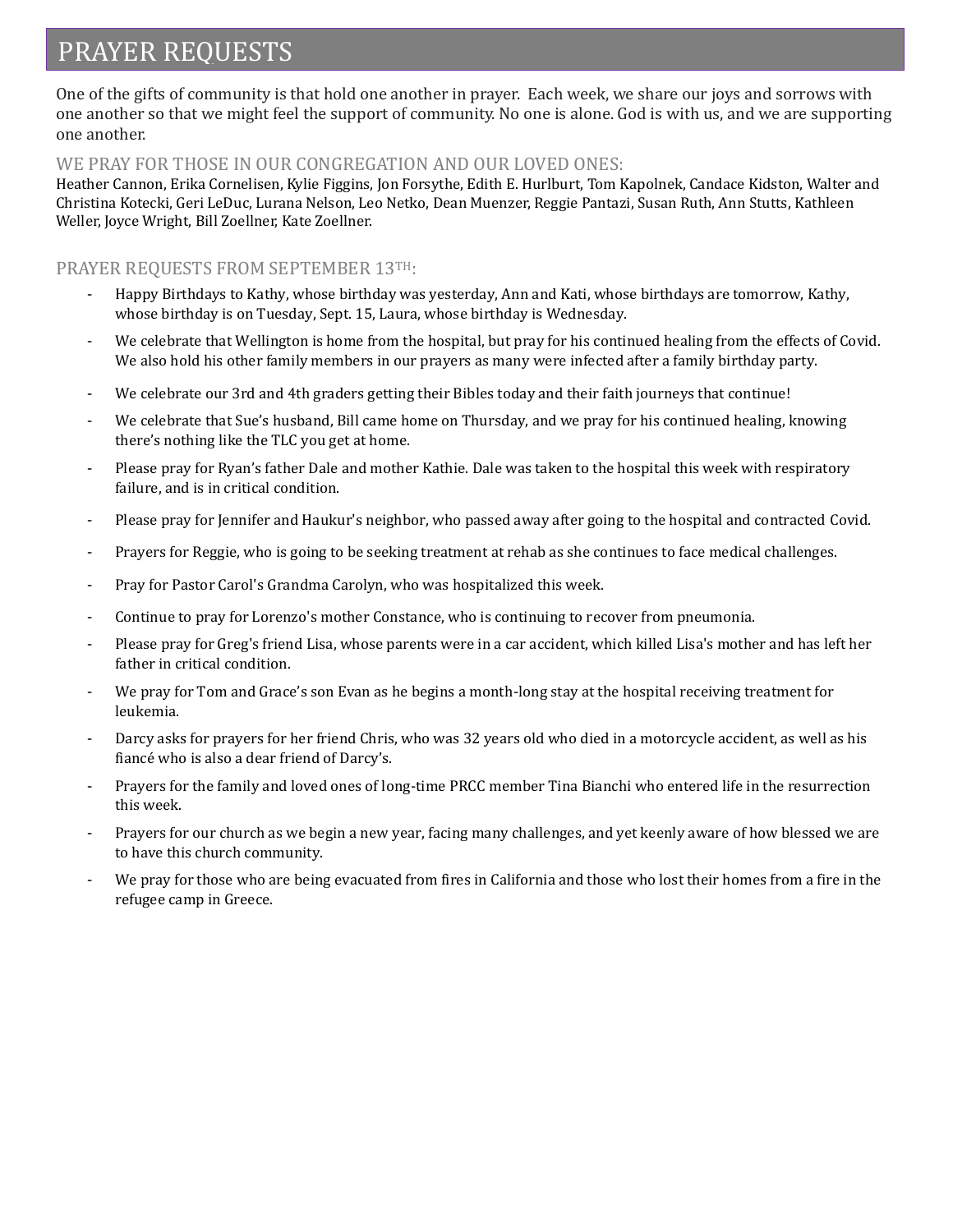

### **Blood Drive and Food Pantry Collection**

When: Sunday October 4, 2020

8:00 AM to 1:00 PM

Where:

Paula Hassell O'Connor Building

**Prospect Park** 

733 North Prospect Ave.

Park Ridge, IL 60068

How you can Help:

1. Donate Blood on Sunday October 4 by registering today.

Online: https://www.redcrossblood.org/give.html/donation-time

Telephone: 1-800 - RED - CROSS (733-2767)

2. Bring non-perishable food items to support Maine Township Food Pantry Food can be dropped off at the Blood Drive on Sunday October 4.

| Organizers: | <b>Carter and Noah Collins</b>    |
|-------------|-----------------------------------|
|             | carterandnoahblooddrive@yahoo.com |
|             | 847-518-8629                      |